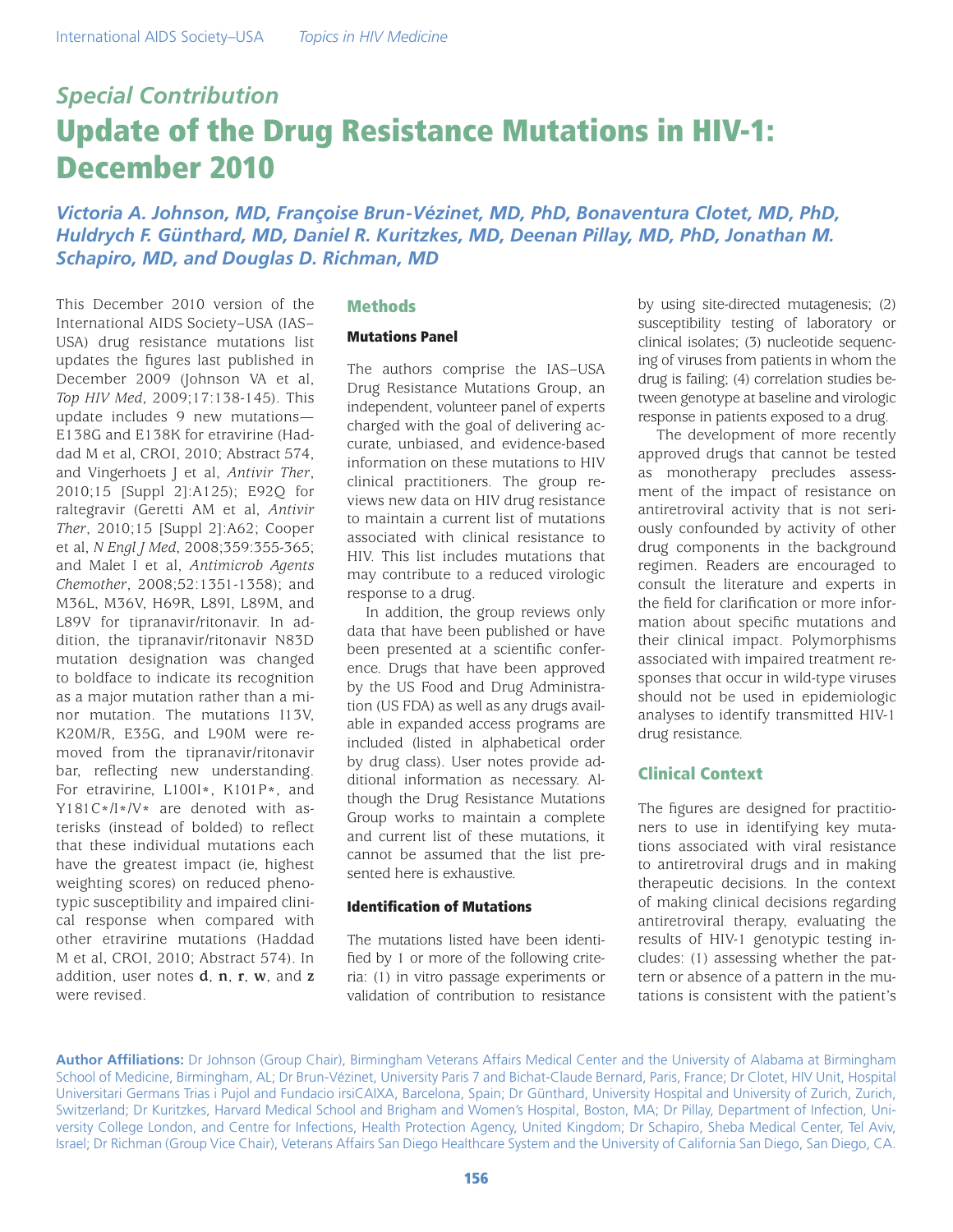antiretroviral therapy history; (2) recognizing that in the absence of drug (selection pressure), resistant strains may be present at levels below the limit of detection of the test (analyzing stored samples, collected under selection pressure, could be useful in this setting); and (3) recognizing that virologic failure of the first regimen typically involves HIV-1 isolates with resistance to only 1 or 2 of the drugs in the regimen (in this setting, resistance develops most commonly to lamivudine or the nonnucleoside analogue reverse transcriptase inhibitors [NNRTIs]).

The absence of detectable viral resistance after treatment failure may result from any combination of the following factors: the presence of drugresistant minority viral populations, nonadherence to medications, laboratory error, lack of current knowledge of the association of certain mutations with drug resistance, the occurrence of relevant mutations outside the regions targeted by routine resistance assays, drug-drug interactions leading to subtherapeutic drug levels, and possibly compartmental issues, indicating that drugs may not reach optimal levels in specific cellular or tissue reservoirs.

For more in-depth reading and an extensive reference list, see the 2008 IAS–USA panel recommendations for resistance testing (Hirsch MS et al, *Clin Infect Dis*, 2008;47:266-285) and 2010 IAS–USA panel recommendations for antiretroviral therapy (Thompson MA et al, *JAMA*, 2010;304[3]:321-333). Updates are posted periodically at www. iasusa.org.

## **Comments**

Please send your evidence-based comments, including relevant reference citations, to the IAS–USA at **resistance2011"at"iasusa.org** or by fax at 415-544-9401. Please include your name and institution.

# Reprint Requests

The Drug Resistance Mutations Group welcomes interest in the mutations figures as an educational resource for practitioners and encourages dissemination of the material to as broad an audience as possible. However, permission is required to reprint the figures and **no alterations in the content can be made**.

Requests to reprint the material should include the name of the publisher or sponsor, the name or a description of the publication in which you wish to reprint the material, the funding organization(s), if applicable, and the intended audience of the publication. Requests to make any minimal adaptations of the material should include the former, plus a detailed explanation of how the adapted version will be changed from the original version and, if possible, a copy of the proposed adaptation. To ensure the integrity of the mutations figures, IAS–USA policy is to grant permission for only minor, preapproved adaptations of the figures (eg, an adjustment in size). Minimal adaptations only will be considered; no alterations of the content of the figures or user notes will be permitted.

Please note that permission will be granted only for requests to reprint or adapt the most current version of the mutations figures as they are posted on the Web site (www.iasusa.org). Because scientific understanding of HIV drug resistance evolves rapidly and the goal of the Drug Resistance Mutations Group is to maintain the most up-to-date compilation of mutations for HIV clinicians and researchers, publication of out-of-date figures is counterproductive. If you have any questions about reprints or adaptations, please contact us.

*Financial Disclosures: The authors disclose the following affiliations with commercial organizations that may have interests related to the content of this article (previous 12 months): Dr Brun-Vézinet has received grants and research support from Glaxo-SmithKline and Tibotec Therapeutics, has served as a consultant to Merck & Co, Inc, Pfizer Inc, Siemens Healthcare Diagnostics Inc, and Tibotec Therapeutics; and has served as a paid lecturer for Bristol-Myers Squibb, GlaxoSmith-Kline, and Tibotec Therapeutics. Dr Clotet has served as a consultant on advisory boards, participated in speakers' bureaus, or conducted clinical trials for Abbott Laboratories, Boehringer Ingelheim Pharmaceuticals, Inc, Gilead Sciences, Inc,* 

*GlaxoSmithKline, Janssen Pharmaceuticals, Merck & Co, Inc, Tibotec Therapeutics, and ViiV Healthcare. Dr Günthard has served as a consultant and medical advisor for Abbott Laboratories, Boehringer Ingelheim Pharmaceuticals, Inc, Bristol-Myers Squibb, Gilead Sciences, GlaxoSmithKline, Hoffman-La Roche Ltd, Merck Serono S.A., Pfizer Inc, and Tibotec Therapeutics; and has received unrestricted research and educational grants from Abbott Laboratories, Bristol-Myers Squibb, Gilead Sciences, Merck Sharp & Dohme, and Pfizer Inc. Dr Johnson has received research support from Abbott Laboratories, Roche Molecular Diagnostics, and Siemens Healthcare Diagnostics Inc. Dr Kuritzkes has served as a consultant to and has received honoraria from Abbott Laboratories, Avexa Ltd, Gilead Sciences, Inc, GlaxoSmithKline, Human Genome Sciences, Inc, Merck & Co, Inc, Oncolys Bio-Pharma Inc, Pfizer Inc, Roche Pharmaceuticals, ViroStatics, and VIRxSYS Corp; and has received research grant support from Gilead Sciences, Inc, and Merck & Co, Inc. Dr Pillay has served as a consultant to Boehringer Ingelheim Pharmaceuticals, Inc, Bristol-Myers Squibb, Gilead Sciences, Inc, and Roche Pharmaceuticals. Dr Richman has served as a consultant to Biota, Bristol-Myers Squibb, Chimerix Inc, Gen-Probe Inc, Gilead Sciences, Inc, Idenix Pharmaceuticals, Inc, Johnson & Johnson, Merck & Co, Inc, and Monogram Biosciences, Inc; is a stock options holder for Chimerix Inc and Idenix Pharmaceuticals, Inc; and has received research grants from Merck & Co, Inc. Dr Schapiro has served as a consultant, advisor, or speaker for Abbott Laboratories, GlaxoSmithKline, Merck & Co, Inc, Pfizer Inc, Roche Pharmaceuticals, Tibotec-Janssen Cilag Therapeutics, Quest Diagnostics Inc, ViiV Healthcare, and Virology Education; and has received research support from Boehringer Ingelheim Pharmaceuticals, Inc, GlaxoSmithKline, Pfizer Inc, Quest Diagnostics Inc, Tibotec Therapeutics, and ViiV Healthcare. The International AIDS Society–USA has received grants in the past year for selected continuing medical education activities that are pooled (ie, no single company supports any particular effort) from Abbott Laboratories; Boehringer Ingelheim Pharmaceuticals, Inc; Bristol-Myers Squibb; Gilead Sciences, Inc; Merck & Co, Inc; Tibotec Therapeutics; and ViiV Healthcare.*

*Funding/Support: This work was funded by the IAS–USA. No private sector or government funding was used to support the effort. Panel members are not compensated.*

*The authors are grateful to Ann McGuire for editorial support in convening the panel and assistance in preparing the manuscript.*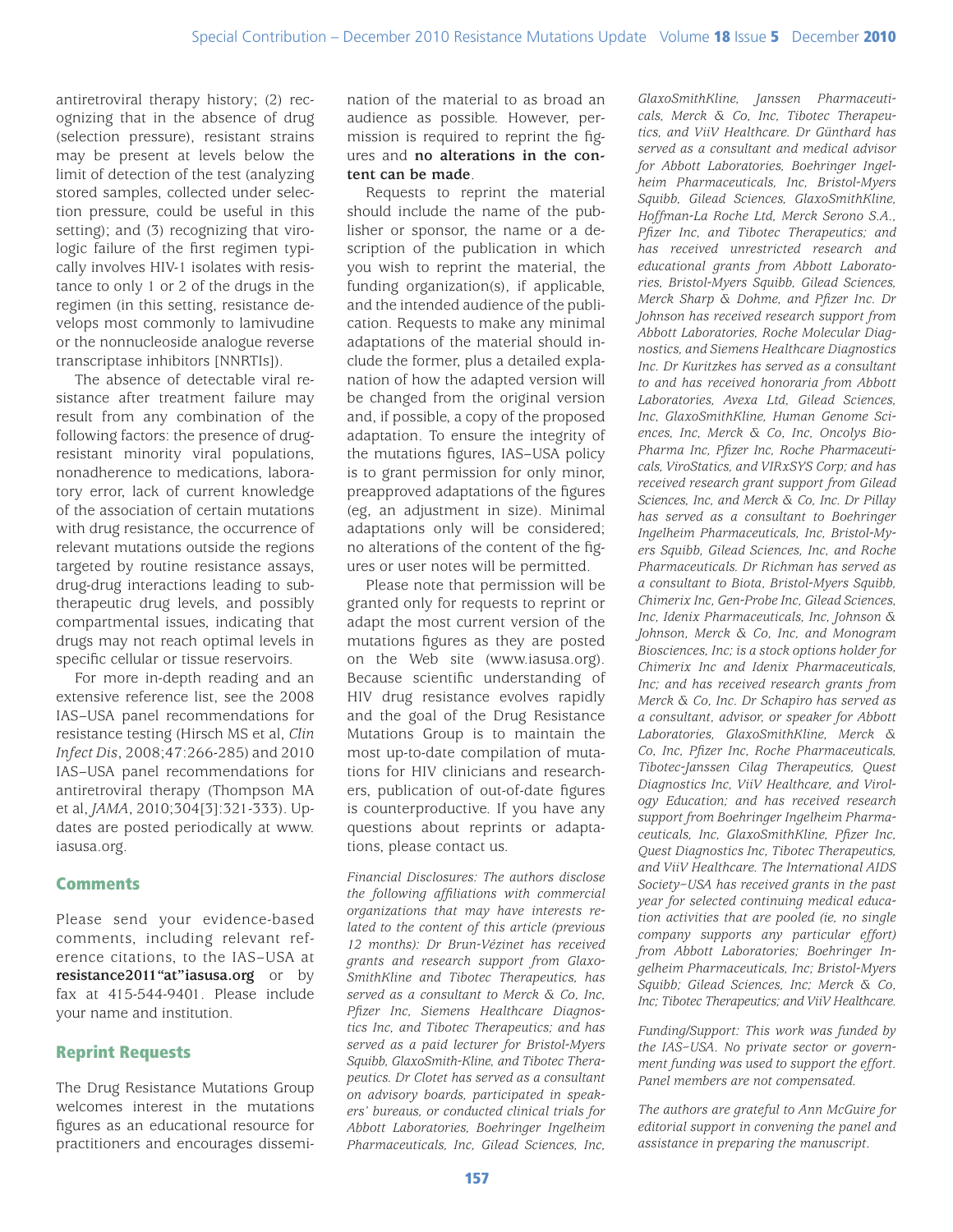# MUTATIONS IN THE REVERSE TRANSCRIPTASE GENE ASSOCIATED WITH RESISTANCE TO REVERSE TRANSCRIPTASE INHIBITORS

## Nucleoside and Nucleotide Analogue Reverse Transcriptase Inhibitors (nRTIs)<sup>a</sup>

|                                       | M              | Multi-nRTI Resistance: 69 Insertion Complex <sup>b</sup> (affects all nRTIs currently approved by the US FDA)<br>Α                        | v.          | К                  |               |                           |                     |                                         |              |        |        |                                    |                    |             |             | T K           |     |              |
|---------------------------------------|----------------|-------------------------------------------------------------------------------------------------------------------------------------------|-------------|--------------------|---------------|---------------------------|---------------------|-----------------------------------------|--------------|--------|--------|------------------------------------|--------------------|-------------|-------------|---------------|-----|--------------|
|                                       | 41             | 62                                                                                                                                        | 69 70       |                    |               |                           |                     |                                         |              |        |        |                                    |                    |             |             | 210 215 219   |     |              |
|                                       | L              | V                                                                                                                                         | Insert R    |                    |               |                           |                     |                                         |              |        |        |                                    |                    | W           | Υ<br>F      | $\frac{Q}{E}$ |     |              |
|                                       |                | Multi-nRTI Resistance: 151 Complex <sup>c</sup> (affects all nRTIs currently approved by the US FDA except tenofovir)<br>Α                |             | V                  | - F           |                           |                     |                                         |              |        | Q      |                                    |                    |             |             |               |     |              |
|                                       |                | 62                                                                                                                                        |             |                    | 75 77         |                           |                     |                                         |              | 116    | 151    |                                    |                    |             |             |               |     |              |
|                                       | by the US FDA) | $\overline{V}$<br>Multi-nRTI Resistance: Thymidine Analogue-Associated Mutations <sup>de</sup> (TAMs; affect all nRTIs currently approved |             |                    | $\mathbf{L}$  |                           |                     |                                         |              | Y      | M      |                                    |                    |             |             |               |     |              |
|                                       | M              |                                                                                                                                           | D           | K                  |               |                           |                     |                                         |              |        |        |                                    |                    |             | L T K       |               |     |              |
|                                       | 41             |                                                                                                                                           | 67          | 70                 |               |                           |                     |                                         |              |        |        |                                    |                    |             |             | 210 215 219   |     |              |
|                                       | $\mathsf{L}$   |                                                                                                                                           | N           | $\overline{R}$     |               |                           |                     |                                         |              |        |        |                                    |                    | W           | Y<br>F.     | $\frac{Q}{E}$ |     |              |
| Abacavirf,g                           |                | К<br>65                                                                                                                                   |             | $\mathsf{L}$<br>74 |               |                           |                     |                                         | Y<br>115     |        |        | M<br>184                           |                    |             |             |               |     |              |
|                                       |                | R                                                                                                                                         |             | V                  |               |                           |                     |                                         | F            |        |        | V                                  |                    |             |             |               |     |              |
|                                       |                |                                                                                                                                           |             |                    |               |                           |                     |                                         |              |        |        |                                    |                    |             |             |               |     |              |
|                                       |                | К                                                                                                                                         |             | $\mathsf{L}$       |               |                           |                     |                                         |              |        |        |                                    |                    |             |             |               |     |              |
| Didanosine <sup>g,h</sup>             |                | 65                                                                                                                                        |             | 74                 |               |                           |                     |                                         |              |        |        |                                    |                    |             |             |               |     |              |
|                                       |                | R                                                                                                                                         |             | V                  |               |                           |                     |                                         |              |        |        |                                    |                    |             |             |               |     |              |
|                                       |                | К                                                                                                                                         |             |                    |               |                           |                     |                                         |              |        |        | M                                  |                    |             |             |               |     |              |
| Emtricitabine                         |                | 65                                                                                                                                        |             |                    |               |                           |                     |                                         |              |        |        | 184                                |                    |             |             |               |     |              |
|                                       |                | R                                                                                                                                         |             |                    |               |                           |                     |                                         |              |        |        | V                                  |                    |             |             |               |     |              |
|                                       |                |                                                                                                                                           |             |                    |               |                           |                     |                                         |              |        |        | M                                  |                    |             |             |               |     |              |
| Lamivudine                            |                | К<br>65                                                                                                                                   |             |                    |               |                           |                     |                                         |              |        |        | 184                                |                    |             |             |               |     |              |
|                                       |                | R                                                                                                                                         |             |                    |               |                           |                     |                                         |              |        |        | V                                  |                    |             |             |               |     |              |
|                                       |                |                                                                                                                                           |             |                    |               |                           |                     |                                         |              |        |        |                                    |                    |             |             |               |     |              |
| Stavudine <sup>d, e, g, i, j, k</sup> | M              | K                                                                                                                                         | D           | K                  |               |                           |                     |                                         |              |        |        |                                    |                    |             | L T K       |               |     |              |
|                                       | 41             |                                                                                                                                           | 65 67       | 70                 |               |                           |                     |                                         |              |        |        |                                    |                    |             |             | 210 215 219   |     |              |
|                                       | L              | R                                                                                                                                         | $\mathbb N$ | R                  |               |                           |                     |                                         |              |        |        |                                    |                    | W           | Υ<br>F      | $\frac{Q}{E}$ |     |              |
| Tenofovir                             |                | К                                                                                                                                         |             | К                  |               |                           |                     |                                         |              |        |        |                                    |                    |             |             |               |     |              |
|                                       |                | 65                                                                                                                                        |             | 70                 |               |                           |                     |                                         |              |        |        |                                    |                    |             |             |               |     |              |
|                                       |                | $\mathsf R$                                                                                                                               |             | E                  |               |                           |                     |                                         |              |        |        |                                    |                    |             |             |               |     |              |
|                                       | M              |                                                                                                                                           | D           | К                  |               |                           |                     |                                         |              |        |        |                                    |                    |             | $\top$<br>L | K             |     |              |
| Zidovudine <sup>d,e,j,k</sup>         | 41             |                                                                                                                                           | 67          | 70                 |               |                           |                     |                                         |              |        |        |                                    |                    |             |             | 210 215 219   |     |              |
|                                       | L              |                                                                                                                                           | N           | $\mathsf{R}$       |               |                           |                     |                                         |              |        |        |                                    |                    | W           | Y<br>F      | $\frac{Q}{E}$ |     |              |
|                                       |                | Nonnucleoside Analogue Reverse Transcriptase Inhibitors (NNRTIs) <sup>a,m</sup>                                                           |             |                    |               |                           |                     |                                         |              |        |        |                                    |                    |             |             |               |     |              |
|                                       |                |                                                                                                                                           |             |                    |               |                           | K<br>К              | V                                       | V            |        |        | Y                                  | Y                  | G           |             |               | P   |              |
| Efavirenz                             |                |                                                                                                                                           |             |                    |               | 100                       | 101 103 106 108     |                                         |              |        |        | 181                                |                    | 188 190     |             |               | 225 |              |
|                                       |                |                                                                                                                                           |             |                    |               | $\mathbf{L}$              |                     | P N M I                                 |              |        |        | C                                  | L                  | S<br>Α      |             |               | H   |              |
|                                       |                |                                                                                                                                           |             |                    |               | V A L K                   |                     | V                                       |              | Ε      | V      | Y                                  |                    | G           |             |               |     | M            |
| Etravirine <sup>n</sup>               |                |                                                                                                                                           |             |                    | 90 98 100 101 |                           |                     | 106                                     |              | 138    | 179    | 181                                |                    | 190         |             |               |     | 230          |
|                                       |                |                                                                                                                                           |             |                    |               | $\vert$ G $\vert \star$ E | H                   | $\mathbf{I}$                            |              | A<br>G | D<br>F | $\mathcal{C} \star \atop  \star\>$ |                    | S           |             |               |     | $\mathsf{L}$ |
|                                       |                |                                                                                                                                           |             |                    |               |                           | P*                  |                                         |              | К      | T      | V*                                 |                    | А           |             |               |     |              |
|                                       |                |                                                                                                                                           |             |                    |               |                           | $L$ K<br>К          |                                         | $V - V$      |        |        | Y                                  |                    | $Y$ $G$     |             |               |     |              |
| Nevirapine                            |                |                                                                                                                                           |             |                    |               |                           | 100 101 103 106 108 |                                         |              |        |        | 181                                |                    | 188 190     |             |               |     |              |
|                                       |                |                                                                                                                                           |             |                    |               | Τ.                        | $\hbox{N}$<br>P.    | $\begin{array}{c}\nA \\ M\n\end{array}$ | $\mathbf{I}$ |        |        | $\mathsf C$                        | C<br>$\frac{L}{H}$ | $\mathsf A$ |             |               |     |              |

**158**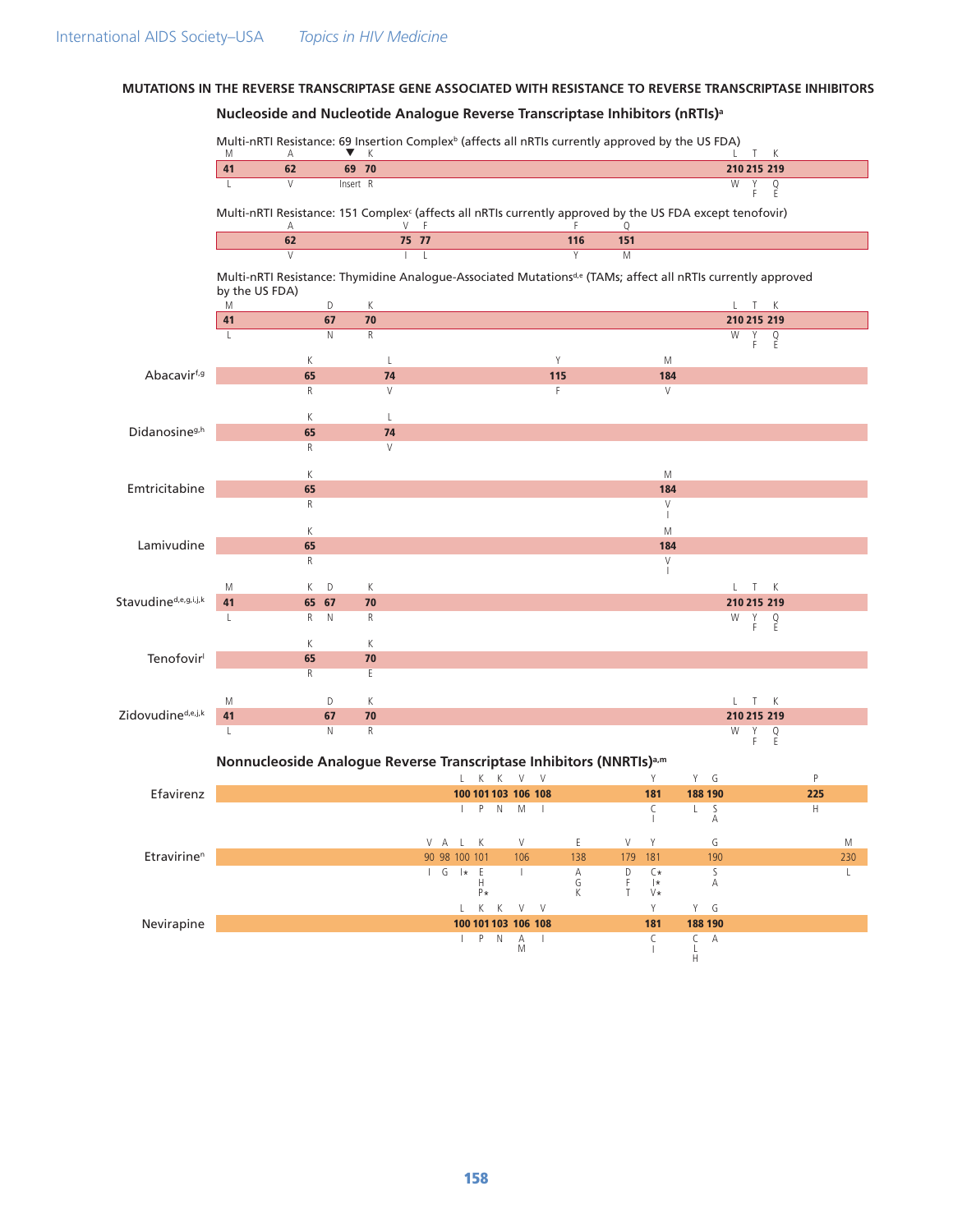

#### MUTATIONS IN THE PROTEASE GENE ASSOCIATED WITH RESISTANCE TO PROTEASE INHIBITORS<sup>o,p.q</sup>

### MUTATIONS IN THE ENVELOPE GENE ASSOCIATED WITH RESISTANCE TO ENTRY INHIBITORS



#### MUTATIONS IN THE INTEGRASE GENE ASSOCIATED WITH RESISTANCE TO INTEGRASE INHIBITORS

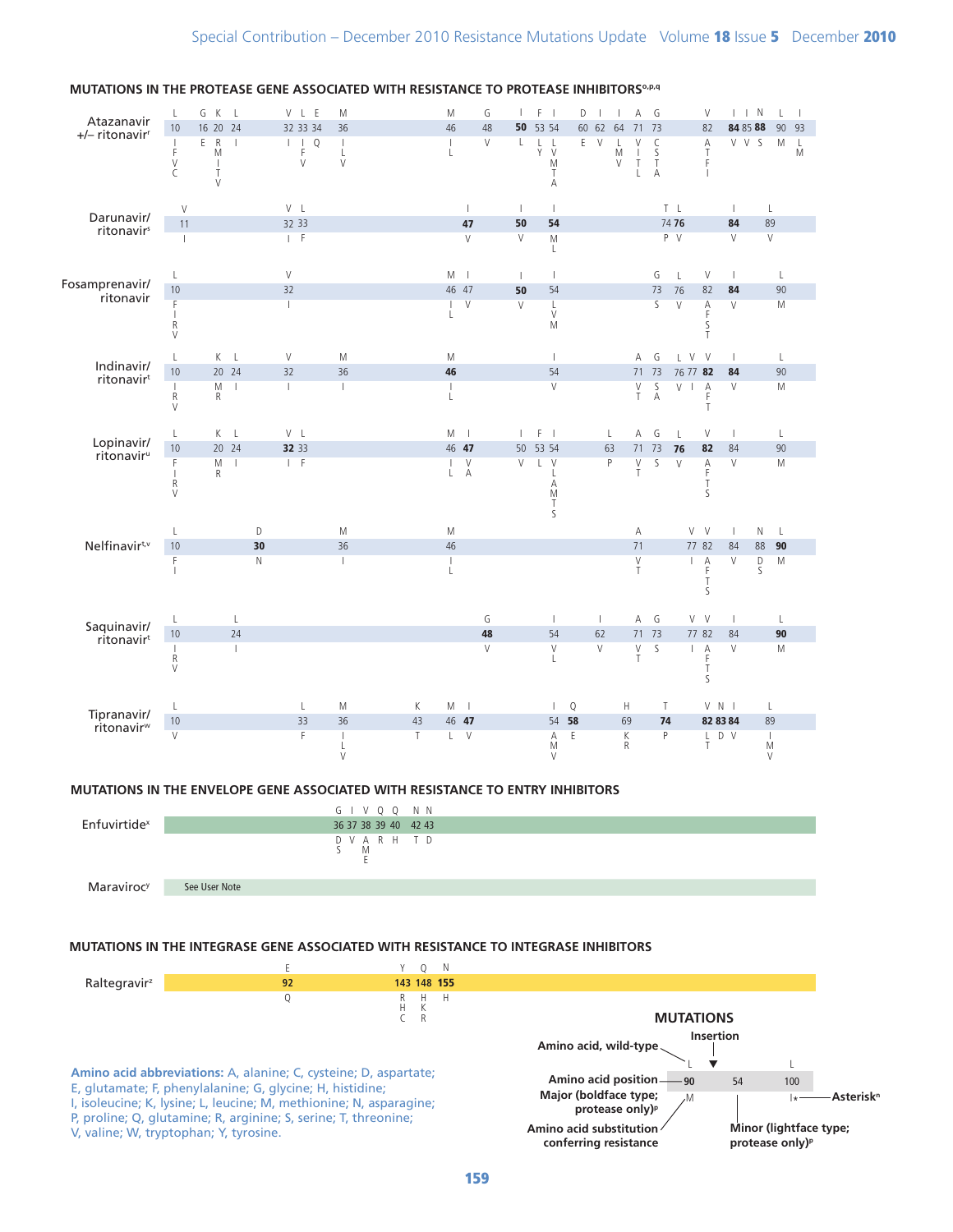#### User Notes

**a.** Some nucleoside (or nucleotide) analogue reverse transcriptase inhibitor (nRTI) mutations, like  $T215Y$  and  $H208Y$ ,<sup>1</sup> may lead to viral hypersusceptibility to the nonnucleoside analogue reverse transcriptase inhibitors (NNRTIs), including etravirine,<sup>2</sup> in nRTI-treated individuals. The presence of these mutations may improve subsequent virologic response to NNRTI-containing regimens (nevirapine or efavirenz) in NNRTI-naive individuals, 3-7 although no clinical data exist for improved response to etravirine in NNRTI-experienced individuals.

**b.** The 69 insertion complex consists of a substitution at codon 69 (typically T69S) and an insertion of 2 or more amino acids (S-S, S-A, S-G, or others). The 69 insertion complex is associated with resistance to all nRTIs currently approved by the US FDA when present with 1 or more thymidine analogue–associated mutations (TAMs) at codons  $41, 210,$  or  $215.8$  Some other amino acid changes from the wild-type T at codon 69 without the insertion may be associated with broad nRTI resistance.

**c.** Tenofovir retains activity against the Q151M complex of mutations.<sup>8</sup>

**d.** Mutations known to be selected by thymidine analogues (M41L, D67N, K70R, L210W, T215Y/F, and K219Q/E, termed TAMs) also confer reduced susceptibility to all approved nRTIs.9 The degree to which cross-resistance is observed depends on the specific mutations and number of mutations involved.10-13 Mutations at the C-terminal reverse transcriptase domains (amino acids 293-560) outside of regions depicted on the figure bars may prove to be important for HIV-1 drug resistance. However, to date clinical relevance of these in vitro findings has not been established<sup>14</sup> because the connection domain mutations arise mostly in conjunction with TAMs and M184V and do not seem to have major independent effects.15

**e.** Although reverse transcriptase changes associated with the E44D and V118I mutations may have an accessory role in increased resistance to nRTIs in the presence of TAMs, their clinical relevance is very limited.<sup>16-18</sup>

**f.** The M184V mutation alone does not appear to be associated with a reduced virologic response to abacavir in vivo.<sup>19,20</sup> When associated with TAMs, M184V increases abacavir resistance.19,20

**g.** As with tenofovir, the K65R mutation may be selected by didanosine, abacavir, or stavudine (particularly in patients with nonsubtype-B clades) and is associated with decreased viral susceptibility to these drugs.<sup>19,21,22</sup> Data are lacking on the potential negative impact of K65R on clinical response to didanosine.

**h.** The presence of 3 of the following mutations— M41L, D67N, L210W, T215Y/F, K219Q/E—is associated with resistance to didanosine.<sup>23</sup> The presence of K70R or M184V alone does not decrease virologic response to didanosine.24

**i.** K65R is selected frequently (4%*−*11%) in patients with nonsubtype-B clades for whom stavudine-containing regimens are failing in the absence of tenofovir.<sup>25,26</sup>

**j.** The presence of M184V appears to delay or prevent emergence of TAMs.<sup>27</sup> This effect may be overcome by an accumulation of TAMs or other mutations.

**k.** The T215A/C/D/E/G/H/I/L/N/S/V substitutions are revertant mutations at codon 215 that confer increased risk of virologic failure of zidovudine or stavudine in antiretroviral-naive patients.28-30 The T215Y mutant may emerge quickly from 1 of these mutations in the presence of zidovudine or stavudine.<sup>31,32</sup>

**l.** The presence of K65R is associated with a reduced virologic response to tenofovir.<sup>8</sup> A reduced response also occurs in the presence of 3 or more TAMs inclusive of either M41L or L210W.<sup>8</sup> The presence of TAMs or combined treatment with zidovudine prevents the emergence of K65R in the presence of tenofovir.33-35

**m.** The sequential use of nevirapine and efavirenz (in either order) is not recommended because of cross-resistance between these drugs.<sup>36</sup>

**n.** Resistance to etravirine has been extensively studied only in the context of coadministration with darunavir/ritonavir. In this context, mutations associated with virologic outcome have been assessed and their relative weights (or magnitudes of impact) assigned. In addition, phenotypic cutoff values have been calculated, and assessment of genotype-phenotype correlations from a large clinical database have determined relative importance of the various mutations. These 2 approaches are in agreement for many, but not all, mutations and weights.<sup>37-39</sup> The single mutations Y181C\*/I\*/V\*, K101P\*, and L100I\* reduce but do not preclude clinical utility. Asterisks are used to emphasize their higher relative weights with regard to reduced susceptibility and reduced clinical response when compared with the other etravirine mutations.40 The presence of K103N alone does not affect etravirine response.<sup>41</sup> Accumulation of several mutations results in greater reductions in susceptibility and virologic response than do single mutations.42,43

**o.** Often, numerous mutations are necessary to substantially impact virologic response to a ritonavir-boosted protease inhibitor (PI).<sup>44</sup> In some specific circumstances, atazanavir might be used unboosted. In such cases, the mutations that are selected are the same as with ritonavir-boosted atazanavir, but the relative frequency of mutations may differ.

**p.** Resistance mutations in the protease gene are classified as "major" or "minor."

Major mutations in the protease gene are defined as those selected first in the presence of the drug or those substantially reducing drug susceptibility. These mutations tend to be the primary contact residues for drug binding.

Minor mutations generally emerge later than major mutations and by themselves do not have a substantial effect on phenotype. They may improve replication of viruses containing major mutations. Some minor mutations are present as common polymorphic changes in HIV-1 nonsubtype-B clades.

**q.** Ritonavir is not listed separately, as it is currently used only at low dose as a pharmacologic booster of other PIs.

**r.** Many mutations are associated with atazanavir resistance. Their impacts differ, with I50L, I84V, and N88S having the greatest effect. Higher atazanavir levels obtained with ritonavir boosting increase the number of mutations required for loss of activity. The presence of M46I plus L76V might increase susceptibility to atazanavir when no other related mutations are present. 45

**s.** HIV-1 RNA response to ritonavir-boosted darunavir correlates with baseline susceptibility and the presence of several specific PI mutations. Reductions in response are associated with increasing numbers of the mutations indicated in the figure bar. The negative impact of the protease mutations I47V, I54M, T74P, and I84V and the positive impact of the protease mutation V82A on virologic response to darunavir/ritonavir were shown in 2 data sets independently.<sup>46,47</sup> Some of these mutations appear to have a greater effect on susceptibility than others (eg, I50V vs V11I). A median darunavir phenotypic fold-change greater than 10 (low clinical cutoff) occurs with 3 or more of the 2007 IAS–USA mutations listed for darunavir<sup>48</sup> and is associated with a diminished virologic response.<sup>49</sup>

**t.** The mutations depicted on the figure bar cannot be considered comprehensive because little relevant research has been reported in recent years to update the resistance and cross-resistance patterns for this drug.

**u.** In PI-experienced patients, the accumulation of 6 or more of the mutations indicated on the figure bar is associated with a reduced virologic response to lopinavir/ritonavir.<sup>50,51</sup> The product information states that accumulation of 7 or 8 mutations confers resistance to the drug.<sup>52</sup> However, there is emerging evidence that specific mutations, most notably I47A (and possibly I47V) and V32I, are associated with high-level resistance.53-55 The ad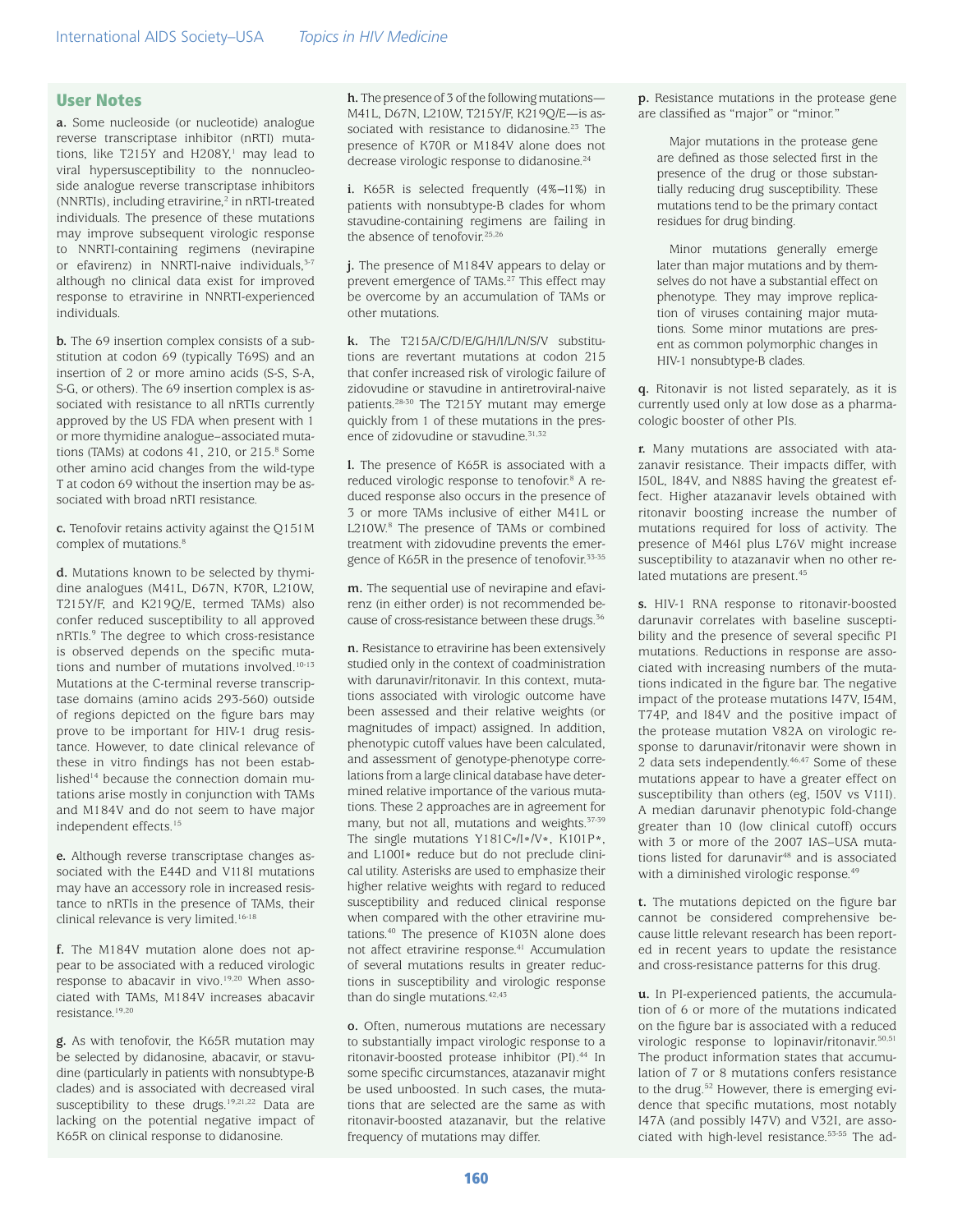dition of L76V to 3 PI resistance–associated mutations substantially increases resistance to lopinavir/ritonavir.45

**v.** In some nonsubtype-B HIV-1, D30N is selected less frequently than are other PI mutations.<sup>56</sup>

**w.** Clinical correlates of resistance to tipranavir are limited by the paucity of clinical trials and observational studies of the drug. The available genotypic scores have not been validated on large, diverse patient populations. The presence of mutations L24I, I50L/V, F53Y/L/W, I54L, and L76V have been associated with improved virologic response to tipranavir in some studies.57-59

**x.** Resistance to enfuvirtide is associated primarily with mutations in the first heptad repeat (HR1) region of the gp41 envelope gene. However, mutations or polymorphisms in other regions of the envelope (eg, the HR2 region or those yet to be identified) as well as coreceptor usage and density may affect susceptibility to enfuvirtide.<sup>60-62</sup>

**y.** The activity of CC chemokine receptor 5 (CCR5) antagonists is limited to patients with virus that uses only CCR5 for entry (R5 virus). Viruses that use both CCR5 and CXC chemokine receptor 4 (CXCR4; termed dual/mixed [D/M]) or only CXCR4 (X4 virus) do not respond to treatment with CCR5 antagonists. Virologic failure of these drugs frequently is associated with outgrowth of D/M or X4 virus from a preexisting minority population present at levels below the limit of assay detection. Mutations in HIV-1 gp120 that allow the virus to bind to the drug-bound form of CCR5 have been described in viruses from some patients whose virus remained R5 after virologic failure of a CCR5 antagonist. Most of these mutations are found in the V3 loop, the major determinant of viral tropism. There is as yet no consensus on specific signature mutations for CCR5 antagonist resistance, so they are not depicted in the figure. Some CCR5 antagonist-resistant viruses selected in vitro have shown mutations in gp41 without mutations in V3; the clinical significance of such mutations is not yet known.

**z.** Raltegravir failure is associated with integrase mutations in at least 3 distinct genetic pathways defined by 2 or more mutations including (1) a signature (major) mutation at Q148H/K/R, N155H, or Y143R/H/C; and (2) 1 or more additional minor mutations. Minor mutations described in the Q148H/K/R pathway include L74M plus E138A, E138K, or G140S. The most common mutational pattern in this pathway is Q148H plus G140S, which also confers the greatest loss of drug susceptibility. Mutations described in the N155H pathway include this major mutation plus either L74M, E92Q, T97A, E92Q plus T97A, Y143H, G163K/R, V151I, or D232N.63 The Y143R/H/C mutation is uncommon.<sup>64-68</sup>

Another major mutation, E92Q, has also been described.69-71

### References to the User Notes

**1. Clark SA,** Shulman NS, Bosch RJ, Mellors JW. Reverse transcriptase mutations 118I, 208Y, and 215Y cause HIV-1 hypersusceptibility to non-nucleoside reverse transcriptase inhibitors. *AIDS*. 2006;20:981-984.

**2. Picchio G,** Vingerhoets J, Parkin N, Azijn H, de Bethune MP. Nucleoside-associated mutations cause hypersusceptibility to etravirine. [Abstract 23.] *Antivir Ther*. 2008;13(Suppl 3):A25.

**3. Shulman NS,** Bosch RJ, Mellors JW, Albrecht MA, Katzenstein DA. Genetic correlates of efavirenz hypersusceptibility. *AIDS*. 2004;18:1781-1785.

**4. Demeter LM,** DeGruttola V, Lustgarten S, et al. Association of efavirenz hypersusceptibility with virologic response in ACTG 368, a randomized trial of abacavir (ABC) in combination with efavirenz (EFV) and indinavir (IDV) in HIV-infected subjects with prior nucleoside analog experience. *HIV Clin Trials*. 2008;9:11-25.

**5. Haubrich RH,** Kemper CA, Hellmann NS, et al. The clinical relevance of nonnucleoside reverse transcriptase inhibitor hypersusceptibility: a prospective cohort analysis. *AIDS*. 2002;16:F33-F40.

**6. Tozzi V,** Zaccarelli M, Narciso P, et al. Mutations in HIV-1 reverse transcriptase potentially associated with hypersusceptibility to nonnucleoside reverse-transcriptase inhibitors: effect on response to efavirenz-based therapy in an urban observational cohort. *J Infect Dis*. 2004;189:1688-1695.

**7. Katzenstein DA,** Bosch RJ, Hellmann N, et al. Phenotypic susceptibility and virological outcome in nucleoside-experienced patients receiving three or four antiretroviral drugs. *AIDS*. 2003;17:821-830.

**8. Miller MD,** Margot N, Lu B, et al. Genotypic and phenotypic predictors of the magnitude of response to tenofovir disoproxil fumarate treatment in antiretroviral-experienced patients. *J Infect Dis*. 2004;189:837-846.

**9. Whitcomb JM,** Parkin NT, Chappey C, Hellman NS, Petropoulos CJ. Broad nucleoside reverse-transcriptase inhibitor cross-resistance in human immunodeficiency virus type 1 clinical isolates. *J Infect Dis*. 2003;188:992-1000.

**10. Larder BA,** Kemp SD. Multiple mutations in HIV-1 reverse transcriptase confer highlevel resistance to zidovudine (AZT). *Science*. 1989;246:1155-1158.

**11. Kellam P,** Boucher CA, Larder BA. Fifth mutation in human immunodeficiency virus type 1 reverse transcriptase contributes to the development of high-level resistance to zidovudine. *Proc Natl Acad Sci USA*. 1992;89:1934-1938.

**12. Calvez V,** Costagliola D, Descamps D, et al. Impact of stavudine phenotype and thymidine analogues mutations on viral response to stavudine plus lamivudine in ALTIS 2 ANRS trial. *Antivir Ther*. 2002;7:211-218.

**13. Kuritzkes DR,** Bassett RL, Hazelwood JD, et al. Rate of thymidine analogue resistance mutation accumulation with zidovudine- or stavudine-based regimens. *JAIDS*. 2004;36:600-603.

**14. von Wyl V,** Ehteshami M, Demeter LM, et al. HIV-1 reverse transcriptase connection domain mutations: dynamics of emergence and implications for success of combination antiretroviral therapy. *Clin Infect Dis*. 2010;51:620-628.

**15. von Wyl V,** Ehteshami M, Symons J, et al. Epidemiological and biological evidence for a compensatory effect of connection domain mutation N348I on M184V in HIV-1 reverse transcriptase. *J Infect Dis*. 2010;201:1054-1062.

**16. Romano L,** Venturi G, Bloor S, et al. Broad nucleoside-analogue resistance implications for human immunodeficiency virus type 1 reverse-transcriptase mutations at codons 44 and 118. *J Infect Dis*. 2002;185:898-904.

**17. Walter H,** Schmidt B, Werwein M, Schwingel E, Korn K. Prediction of abacavir resistance from genotypic data: impact of zidovudine and lamivudine resistance in vitro and in vivo. *Antimicrob Agents Chemother*. 2002;46:89-94.

**18. Mihailidis C,** Dunn D, Pillay D, Pozniak A. Effect of isolated V118I mutation in reverse transcriptase on response to first-line antiretroviral therapy. *AIDS*. 2008;22:427-430.

**19. Harrigan PR,** Stone C, Griffin P, et al. Resistance profile of the human immunodeficiency virus type 1 reverse transcriptase inhibitor abacavir (1592U89) after monotherapy and combination therapy. CNA2001 Investigative Group. *J Infect Dis*. 2000;181:912-920.

**20. Lanier ER,** Ait-Khaled M, Scott J, et al. Antiviral efficacy of abacavir in antiretroviral therapy-experienced adults harbouring HIV-1 with specific patterns of resistance to nucleoside reverse transcriptase inhibitors. *Antivir Ther*. 2004;9:37-45.

**21. Winters MA,** Shafer RW, Jellinger RA, Mamtora G, Gingeras T, Merigan TC. Human immunodeficiency virus type 1 reverse transcriptase genotype and drug susceptibility changes in infected individuals receiving di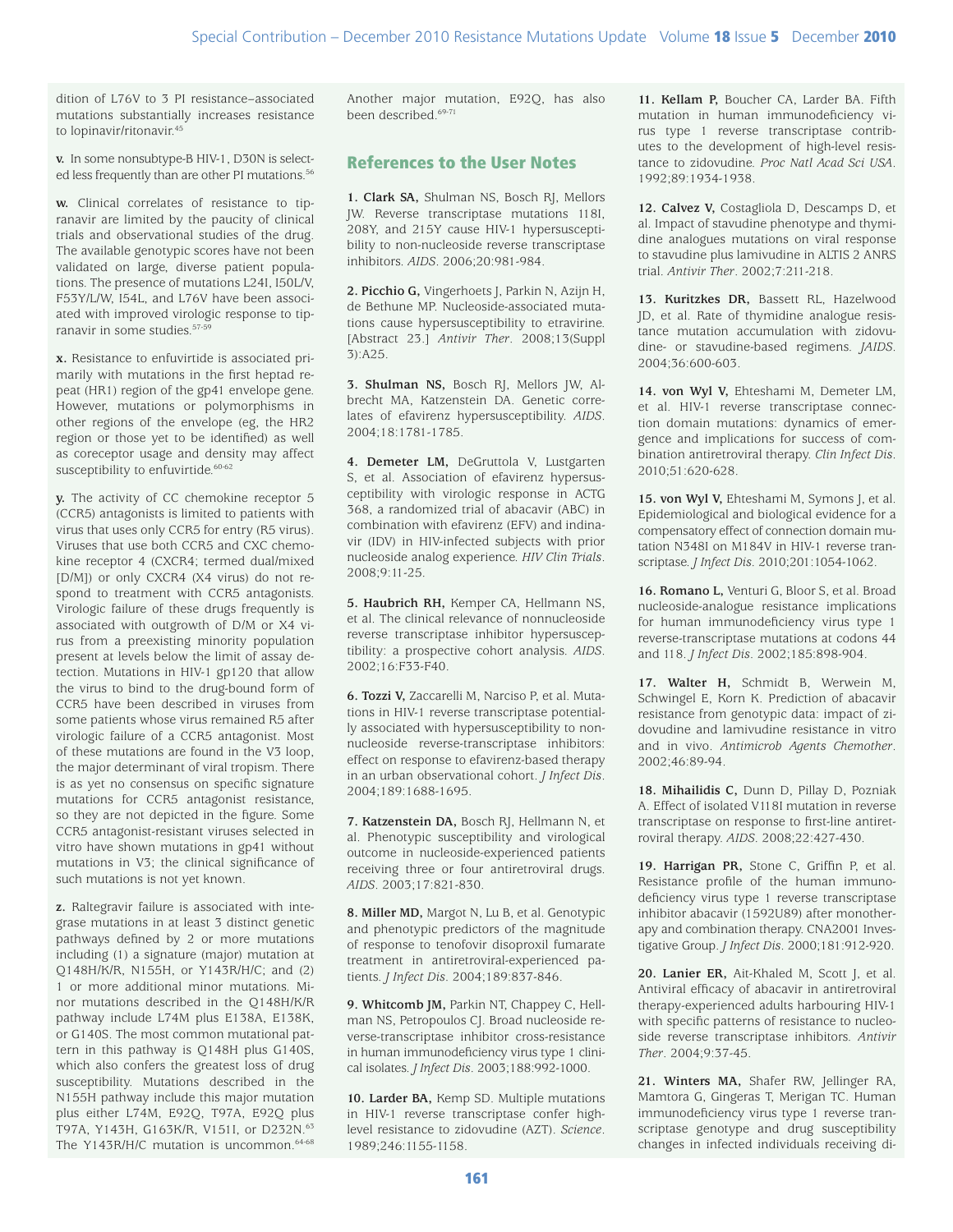deoxyinosine monotherapy for 1 to 2 years. *Antimicrob Agents Chemother*. 1997;41:757-762.

**22. Svarovskaia ES,** Margot NA, Bae AS, et al. Low-level K65R mutation in HIV-1 reverse transcriptase of treatment-experienced patients exposed to abacavir or didanosine. *JAIDS*. 2007;46:174-180.

**23. Marcelin AG,** Flandre P, Pavie J, et al. Clinically relevant genotype interpretation of resistance to didanosine. *Antimicrob Agents Chemother*. 2005;49:1739-1744.

**24. Molina JM,** Marcelin AG, Pavie J, et al. Didanosine in HIV-1-infected patients experiencing failure of antiretroviral therapy: a randomized placebo-controlled trial. *J Infect Dis*. 2005;191:840-847.

**25. Hawkins CA,** Chaplin B, Idoko J, et al. Clinical and genotypic findings in HIV-infected patients with the K65R mutation failing first-line antiretroviral therapy in Nigeria. *JAIDS*. 2009;52:228-234.

**26. Wallis CL,** Mellors JW, Venter WD, Sanne I, Stevens W. Varied patterns of HIV-1 drug resistance on failing first-line antiretroviral therapy in South Africa. *JAIDS*. 2010;53:480-484.

**27. Kuritzkes DR,** Quinn JB, Benoit SL, et al. Drug resistance and virologic response in NUCA 3001, a randomized trial of lamivudine versus zidovudine versus zidovudine plus lamivudine in previously untreated patients. *AIDS*. 1996;10:975-981.

**28. Riva C,** Violin M, Cozzi-Lepri A, et al. Transmitted virus with substitutions at position 215 and risk of virological failure in antiretroviral-naive patients starting highly active antiretroviral therapy. [Abstract 124.] *Antivir Ther*. 2002;7:S103.

**29. Chappey C,** Wrin T, Deeks S, Petropoulos CJ. Evolution of amino acid 215 in HIV-1 reverse transcriptase in response to intermittent drug selection. [Abstract 32.] *Antivir Ther*. 2003;8:S37.

**30. Violin M,** Cozzi-Lepri A, Velleca R, et al. Risk of failure in patients with 215 HIV-1 revertants starting their first thymidine analogcontaining highly active antiretroviral therapy. *AIDS*. 2004;18:227-235.

**31. Garcia-Lerma JG,** MacInnes H, Bennett D, Weinstock H, Heneine W. Transmitted human immunodeficiency virus type 1 carrying the D67N or K219Q/E mutation evolves rapidly to zidovudine resistance in vitro and shows a high replicative fitness in the presence of zidovudine. *J Virol*. 2004;78:7545-7552.

**32. Lanier ER,** Ait-Khaled M, Craig C, Scott J, Vavro C. Effect of baseline 215D/C/S 'revertant' mutations on virological response to lamivudine/zidovudine-containing regimens and emergence of 215Y upon virological failure. [Abstract 146.] *Antivir Ther*. 2002;7:S120.

**33. Parikh UM,** Zelina S, Sluis-Cremer N, Mellors JW. Molecular mechanisms of bidirectional antagonism between K65R and thymidine analog mutations in HIV-1 reverse transcriptase. *AIDS*. 2007;21:1405-1414.

**34. Parikh UM,** Barnas DC, Faruki H, Mellors JW. Antagonism between the HIV-1 reversetranscriptase mutation K65R and thymidineanalogue mutations at the genomic level. *J Infect Dis*. 2006;194:651-660.

**35. von Wyl V,** Yerly S, Boni J, et al. Factors associated with the emergence of K65R in patients with HIV-1 infection treated with combination antiretroviral therapy containing tenofovir. *Clin Infect Dis*. 2008;46:1299-1309.

**36. Antinori A,** Zaccarelli M, Cingolani A, et al. Cross-resistance among nonnucleoside reverse transcriptase inhibitors limits recycling efavirenz after nevirapine failure. *AIDS Res Hum Retroviruses*. 2002;18:835-838.

**37. Benhamida J,** Chappey C, Coakley E, Parkin NT. HIV-1 genotype algorithms for prediction of etravirine susceptibility: novel mutations and weighting factors identified through correlations to phenotype. [Abstract 130.] *Antivir Ther*. 2008;13(Suppl 3):A142.

**38. Coakley E,** Chappey C, Benhamida J, et al. Biological and clinical cut-off analyses for etravirine in the PhenoSense HIV assay. [Abstract 122.] *Antivir Ther*. 2008;13(Suppl 3):A134.

**39. Peeters M,** Nijs S, Vingerhoets J, et al. Determination of phenotypic clinical cut-offs for etravirine: pooled week 24 results of the DUET-1 and DUET-2 trials. [Abstract 121.] *Antivir Ther*. 2008;13(Suppl 3):A133.

**40. Haddad M,** Stawiski E, Benhamida J, Coakley E. Improved genotypic algorithm for predicting etravirine susceptibility: Comprehensive list of mutations identified through correlation with matched phenotype. [Abstract 574.] 17th Conference on Retroviruses and Opportunistic Infections (CROI). February 16-19, 2010; San Francisco, CA.

**41.** Etravirine [package insert]. Bridgewater, NJ: Tibotec Therapeutics; 2008.

**42. Vingerhoets J,** Peeters M, Azijn H, et al. An update of the list of NNRTI mutations associated with decreased virological response to etravirine: multivariate analyses on the pooled DUET-1 and DUET-2 clinical trial data. [Abstract 24.] *Antivir Ther*. 2008;13(Suppl 3):A26.

**43. Scherrer AU,** Hasse B, von Wyl V, et al. Prevalence of etravirine mutations and impact on response to treatment in routine clinical care: the Swiss HIV Cohort Study (SHCS). *HIV Med*. 2009;10:647-656.

**44. Hirsch MS,** Günthard HF, Schapiro JM, et al. Antiretroviral drug resistance testing in adult HIV-1 infection: 2008 recommendations of an International AIDS Society–USA panel. *Clin Infect Dis*. 2008;47:266-285.

**45. Norton M,** Young T, Parkin N, et al. Prevalence, mutational patterns, and phenotypic correlates of the L76V protease mutation in relation to LPV-associated mutations. [Abstract 854.] 15th Conference on Retroviruses and Opportunistic Infections (CROI). February 3-6, 2008; Boston, MA.

**46. De Meyer S,** Descamps D, Van Baelen B, et al. Confirmation of the negative impact of protease mutations I47V, I54M, T74P and I84V and the positive impact of protease mutation V82A on virological response to darunavir/ritonavir. [Abstract 126.] *Antivir Ther*. 2009;14(Suppl 1):A147.

**47. Descamps D,** Lambert-Niclot S, Marcelin AG, et al. Mutations associated with virological response to darunavir/ritonavir in HIV-1-infected protease inhibitor-experienced patients. *J Antimicrob Chemother*. 2009;63:585-592.

**48. Johnson VA,** Brun-Vézinet F, Clotet B, et al. Update of the drug resistance mutations in HIV-1: 2007. *Top HIV Med*. 2007;15:119-125.

**49. De Meyer S,** Dierynck I, Lathouwers E, et al. Phenotypic and genotypic determinants of resistance to darunavir: analysis of data from treatment-experienced patients in POWER 1, 2, 3 and DUET-1 and 2. [Abstract 31.] *Antivir Ther*. 2008;13(Suppl 3):A33.

**50. Masquelier B,** Breilh D, Neau D, et al. Human immunodeficiency virus type 1 genotypic and pharmacokinetic determinants of the virological response to lopinavir-ritonavir-containing therapy in protease inhibitorexperienced patients. *Antimicrob Agents Chemother*. 2002;46:2926-2932.

**51. Kempf DJ,** Isaacson JD, King MS, et al. Identification of genotypic changes in human immunodeficiency virus protease that correlate with reduced susceptibility to the protease inhibitor lopinavir among viral isolates from protease inhibitor-experienced patients. *J Virol*. 2001;75:7462-7469.

**52.** Lopinavir/ritonavir [package insert]. Abbott Park, IL: Abbott Laboratories; 2008.

**53. Mo H,** King MS, King K, Molla A, Brun S, Kempf DJ. Selection of resistance in protease inhibitor-experienced, human immunodeficiency virus type 1-infected subjects failing lopinavir- and ritonavir-based therapy: mutation patterns and baseline correlates. *J Virol*. 2005;79:3329-3338.